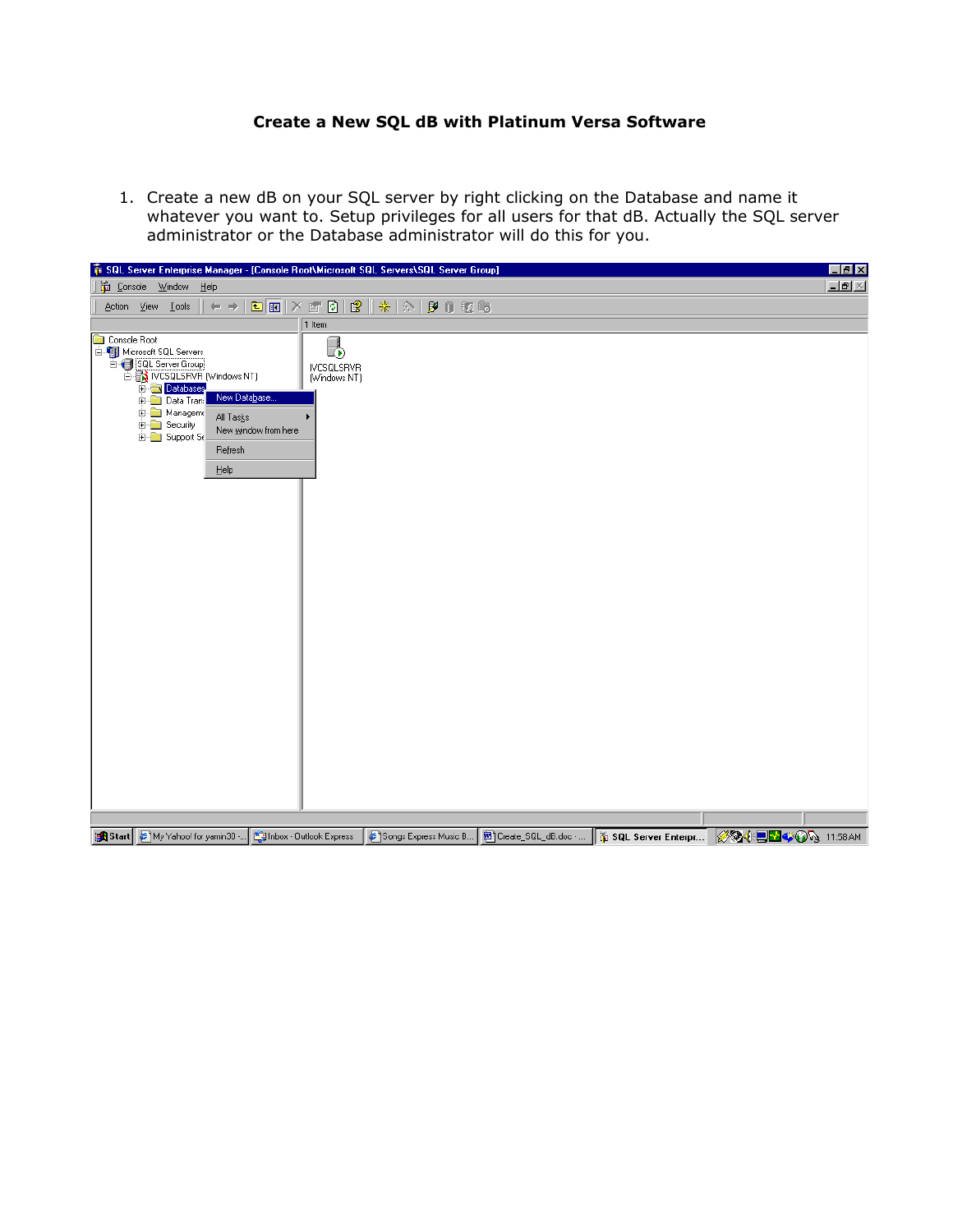2. Enter the dB name and hit OK.

| Database Properties - Sample_Database |                    |                             |        | $\vert x \vert$ |
|---------------------------------------|--------------------|-----------------------------|--------|-----------------|
| General   Transaction Log             |                    |                             |        |                 |
| Name:                                 | Sample_Database    |                             |        |                 |
| Database files                        |                    |                             |        |                 |
| File name                             | Location           | Initial size (MB)           |        | File group      |
| Sample_Data<br>Œ— m                   | C:\MSSQL7\data\Sam |                             |        | PRIMARY         |
|                                       | $\cdots$           |                             |        |                 |
|                                       |                    |                             |        |                 |
|                                       |                    |                             |        |                 |
|                                       |                    |                             |        |                 |
|                                       |                    |                             |        |                 |
| File properties                       |                    |                             |        |                 |
| $\nabla$ Automatically grow file      |                    | Maximum file size           |        |                 |
| File growth:                          |                    |                             |        |                 |
| $\bigcap$ In megabytes:               |                    | ← Unrestricted filegrowth   |        |                 |
| œ.<br>By percent:                     | 10                 | E Restrict filegrowth (MB): |        |                 |
|                                       |                    |                             |        |                 |
|                                       |                    |                             |        |                 |
|                                       |                    | OK                          | Cancel | Help            |

You can see the recently created dB in the list under the Databases. Now you are done with the SQL enterprise mgr. So close it by clicking the upper X of figure 1.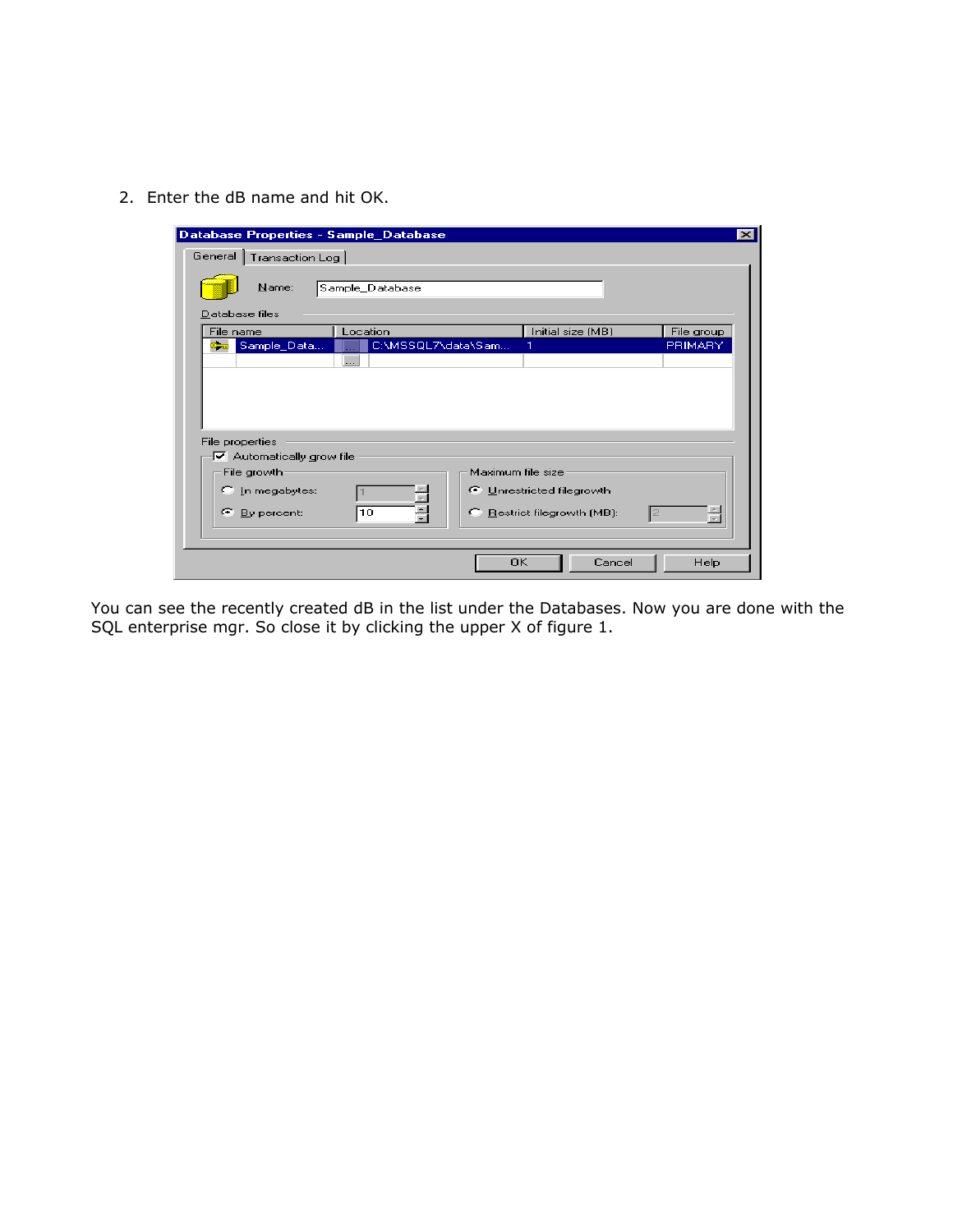3. Now open the Versaimg folder through windows explorer and click on File-New-Microsoft Data Link. This will create a new file with the name **New Microsoft Data Link.UDL** for you in versaimg folder. Rename this file. Name of the .UDL file has to be the exact name of your would be .CAR file that you will create through Versa. For example let's name it SampledB.UDL here.

| 网 Exploring - C: Wersalmg                    |                                              |                             |                       |                              |                              |            | $ F$ $x$                 |
|----------------------------------------------|----------------------------------------------|-----------------------------|-----------------------|------------------------------|------------------------------|------------|--------------------------|
| File Edit View Tools Help                    |                                              |                             |                       |                              |                              |            |                          |
| New                                          | Eolder                                       | <b>ba</b> <u>de xe de e</u> |                       |                              |                              |            |                          |
| Create Shortcut                              | Shortcut                                     | :\Versalmg'                 |                       |                              |                              |            |                          |
| Delete                                       | Briefcase                                    |                             |                       | Size Type                    | Modified                     | Attributes |                          |
| Rename                                       | Bitmap Image                                 |                             |                       | File Folder                  | 05/25/2000 6:27 PM           |            |                          |
| Properties                                   | Microsoft Word Document                      |                             |                       | File Folder                  | 05/24/2000 3:32 PM           |            |                          |
| Close                                        | Microsoft PowerPoint Presentation            |                             |                       | 34KB Text Document           | 05/18/2000 11:30 AM          | А          |                          |
|                                              | Text Document<br>Microsoft Data Link         | dll                         | 8KB                   | <b>Application Extension</b> | 06/09/1999 5:52 PM           | A          |                          |
| $\Box$ Cd Te                                 | Winamp media file                            |                             | 167KB                 | Application Extension        | 06/03/1999 5:06 PM           | А          |                          |
| <b>C</b> Cfmto<br>Found                      | Microsoft Excel Worksheet                    | llb.                        | 42KB                  | Application Extension        | 06/10/1999 2:00 AM           | А          |                          |
| Imax                                         | WinZip File                                  | ķe                          | 146KB                 | Application                  | 06/25/1999 10:55 AM          | А          |                          |
| 由 Inoculan                                   |                                              |                             |                       |                              |                              |            |                          |
| 由 Mssql7                                     |                                              |                             |                       |                              |                              |            |                          |
| 由 Mv-1500                                    |                                              |                             |                       |                              |                              |            |                          |
| My Music                                     |                                              |                             |                       |                              |                              |            |                          |
| <b>E-</b> PegasusSoftware                    |                                              |                             |                       |                              |                              |            |                          |
| <b>E-C</b> Pixview<br><b>E</b> Program Files |                                              |                             |                       |                              |                              |            |                          |
| <b>N</b> Recycled                            |                                              |                             |                       |                              |                              |            |                          |
| Scrnscan                                     |                                              |                             |                       |                              |                              |            |                          |
| - ⊟i Scsi                                    |                                              |                             |                       |                              |                              |            |                          |
| <b>E-C</b> Temp                              |                                              |                             |                       |                              |                              |            |                          |
| E Ub5 src                                    |                                              |                             |                       |                              |                              |            |                          |
| <b>E</b> Versalmg                            |                                              |                             |                       |                              |                              |            |                          |
| <b>Distrib</b>                               |                                              |                             |                       |                              |                              |            |                          |
| $F =$ Roll0111<br>E-C Windows                |                                              |                             |                       |                              |                              |            |                          |
|                                              | <b>E-Computer</b> Windows Update Setup Files |                             |                       |                              |                              |            |                          |
| 由   Winnt                                    |                                              |                             |                       |                              |                              |            |                          |
|                                              | Yogi's Development                           |                             |                       |                              |                              |            |                          |
| 由 <i>- 9</i> (D:)                            |                                              |                             |                       |                              |                              |            |                          |
| 白 Le drive (E:)                              |                                              |                             |                       |                              |                              |            |                          |
| <b>CD</b> Temp                               |                                              |                             |                       |                              |                              |            |                          |
| Create CD<br><b>E</b> Documents              |                                              |                             |                       |                              |                              |            |                          |
| ⊞ □ Mp3                                      |                                              |                             |                       |                              |                              |            |                          |
| $\blacksquare$ mssetup.t                     |                                              |                             |                       |                              |                              |            |                          |
| E-My Music                                   |                                              |                             |                       |                              |                              |            |                          |
| <b>C</b> Recycled                            |                                              |                             |                       |                              |                              |            |                          |
| E-C Versalmg<br>ومنتبذ فتناسخ                | ▼                                            |                             |                       |                              |                              |            |                          |
| $\blacksquare$                               |                                              |                             |                       |                              |                              |            |                          |
|                                              |                                              |                             |                       |                              |                              |            |                          |
| Start   B My Yahoo! for yamin30              | Filmbox - Outlook Express                    |                             | Songs Express Music B | Create_SQL_dB.doc -          | <b>D</b> Exploring - C: Wers |            | <b>ØØ (回口学の)</b> 1:17 PM |
|                                              |                                              |                             |                       |                              |                              |            |                          |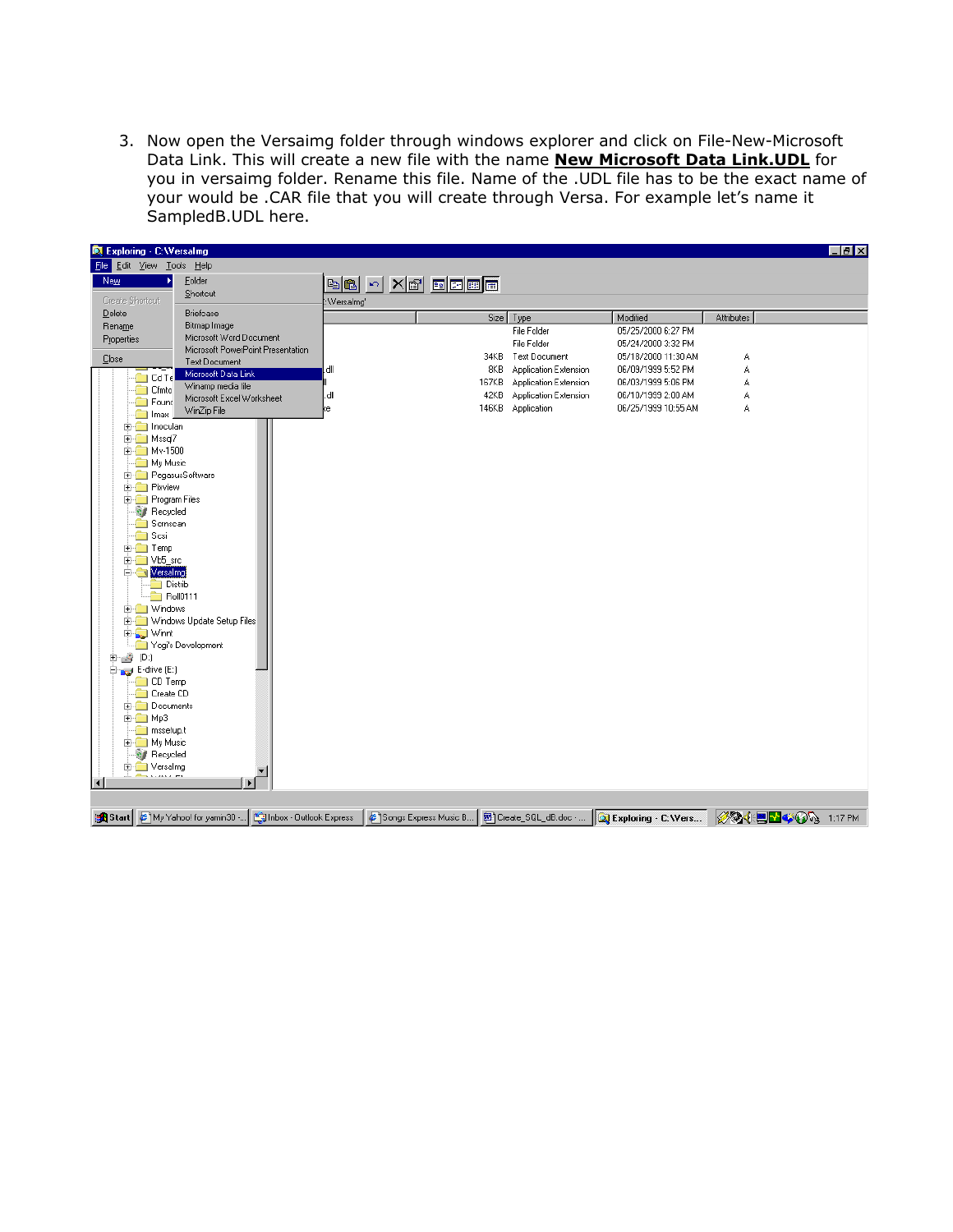4. Right click on the UDL and click on properties. You will see the following window. Click on Provider.

| <b>SampledB.UDL Properties</b> |                                                   |  |  |  |
|--------------------------------|---------------------------------------------------|--|--|--|
|                                | General Provider   Connection   Advanced   All    |  |  |  |
|                                | SampledB.UDL                                      |  |  |  |
| Type:                          | Microsoft Data Link                               |  |  |  |
| Location:                      | C:\Versalmg                                       |  |  |  |
| Size:                          | 166 bytes (166 bytes)                             |  |  |  |
| MS-DOS name:                   | SAMPLEDB.UDL                                      |  |  |  |
| Created:                       | Monday, July 31, 2000 1:18:53 PM                  |  |  |  |
| Modified:                      | Monday, July 31, 2000 1:18:54 PM                  |  |  |  |
| Accessed:                      | Monday, July 31, 2000                             |  |  |  |
| Attributes:                    | Bead-only<br>Hidden<br>$\nabla$ Archive<br>System |  |  |  |
|                                |                                                   |  |  |  |
| 0K                             | Cancel<br>Apply<br>Help                           |  |  |  |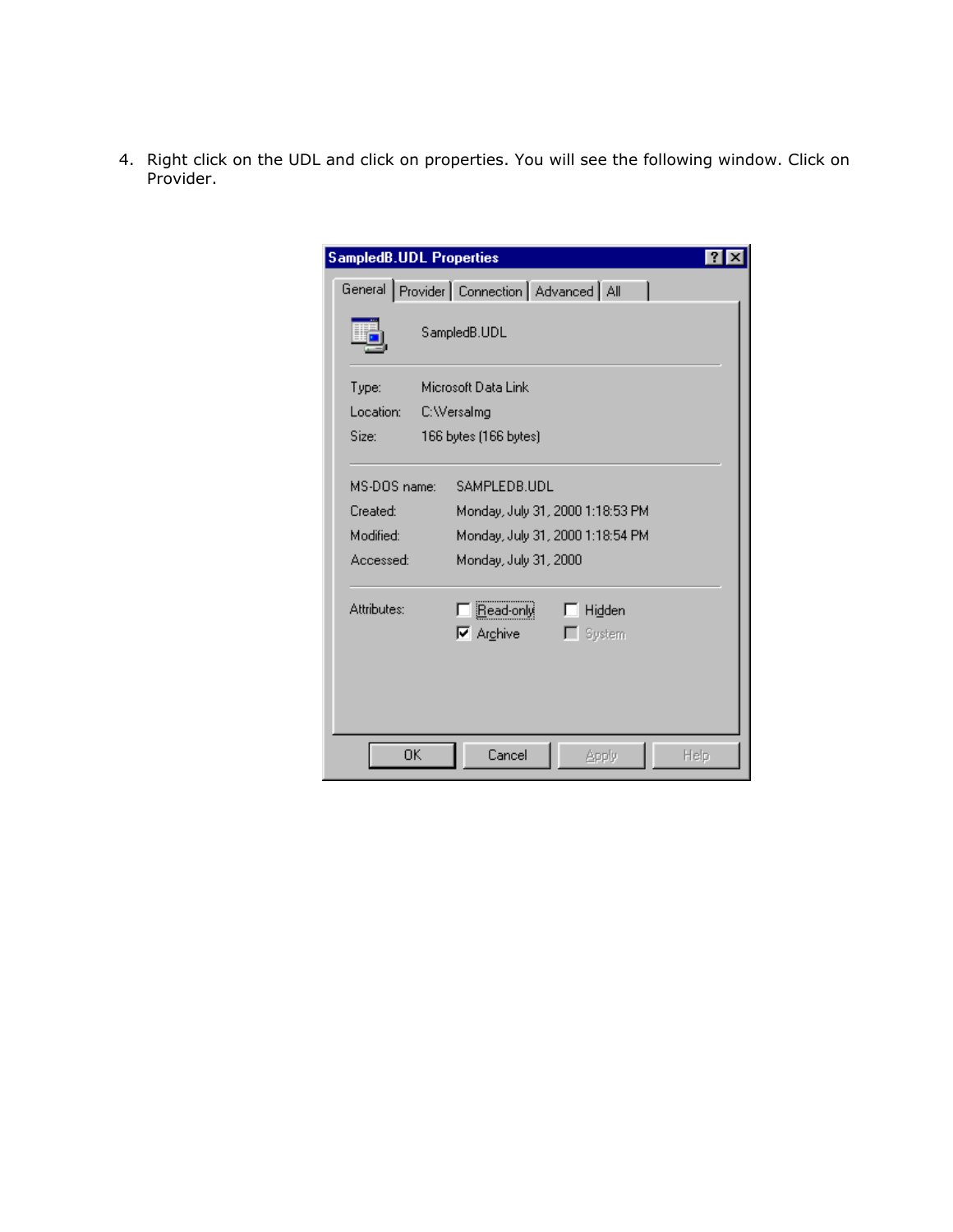5. Select the appropriate provider as shown here.

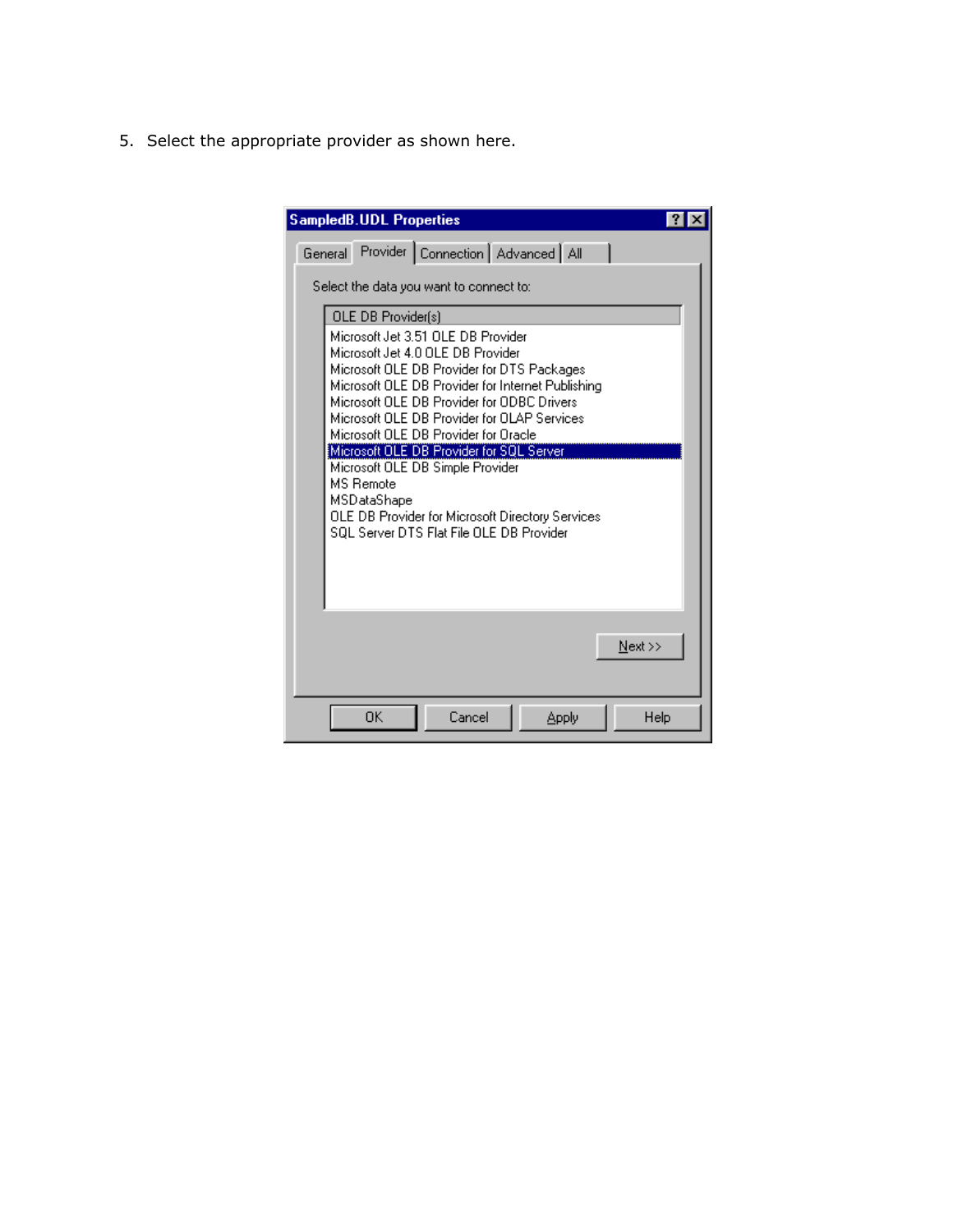6. Click on Connection and provide the necessary information here. You can select your SQL server name from the drop down list. If you do not see the server name in the list you may enter it manually. For information to log on to the server you can select the either option. It all depends on your security setup for your SQL server. Once you enter correct information for row 1 and 2, you will see the existing databases in the drop down list for row 3. Select the dB that you just created and click on Test Connection. Here you must get a confirmation message for the successful connection. Click Ok on the confirmation message, click Apply and then Ok.

| <b>SampledB.UDL Properties</b>                                                            |  |  |  |  |
|-------------------------------------------------------------------------------------------|--|--|--|--|
| General Provider Connection Advanced All                                                  |  |  |  |  |
| Specify the following to connect to SQL Server data:<br>1. Select or enter a server name: |  |  |  |  |
| $B$ efresh<br> IVCSQLSRVR                                                                 |  |  |  |  |
| 2. Enter information to log on to the server:<br>● Use Windows NT Integrated security     |  |  |  |  |
| C Use a specific user name and password:                                                  |  |  |  |  |
| User name:                                                                                |  |  |  |  |
| Password:                                                                                 |  |  |  |  |
| □ Blank password □ Allow saving password                                                  |  |  |  |  |
| 3. C Select the database on the server:                                                   |  |  |  |  |
| Sample_Database<br>C Attach a database file as a database name:                           |  |  |  |  |
|                                                                                           |  |  |  |  |
| Using the filename:                                                                       |  |  |  |  |
|                                                                                           |  |  |  |  |
| Test Connection                                                                           |  |  |  |  |
| ΟK<br>Cancel<br>Apply<br>Help                                                             |  |  |  |  |

7. Close the explorer window and you are now ready to create a new dB with Versa. For this you can follow the basic procedures for making a database in VersaImage with one exception: You must click the box for 'SQL Database' as illustrated below.